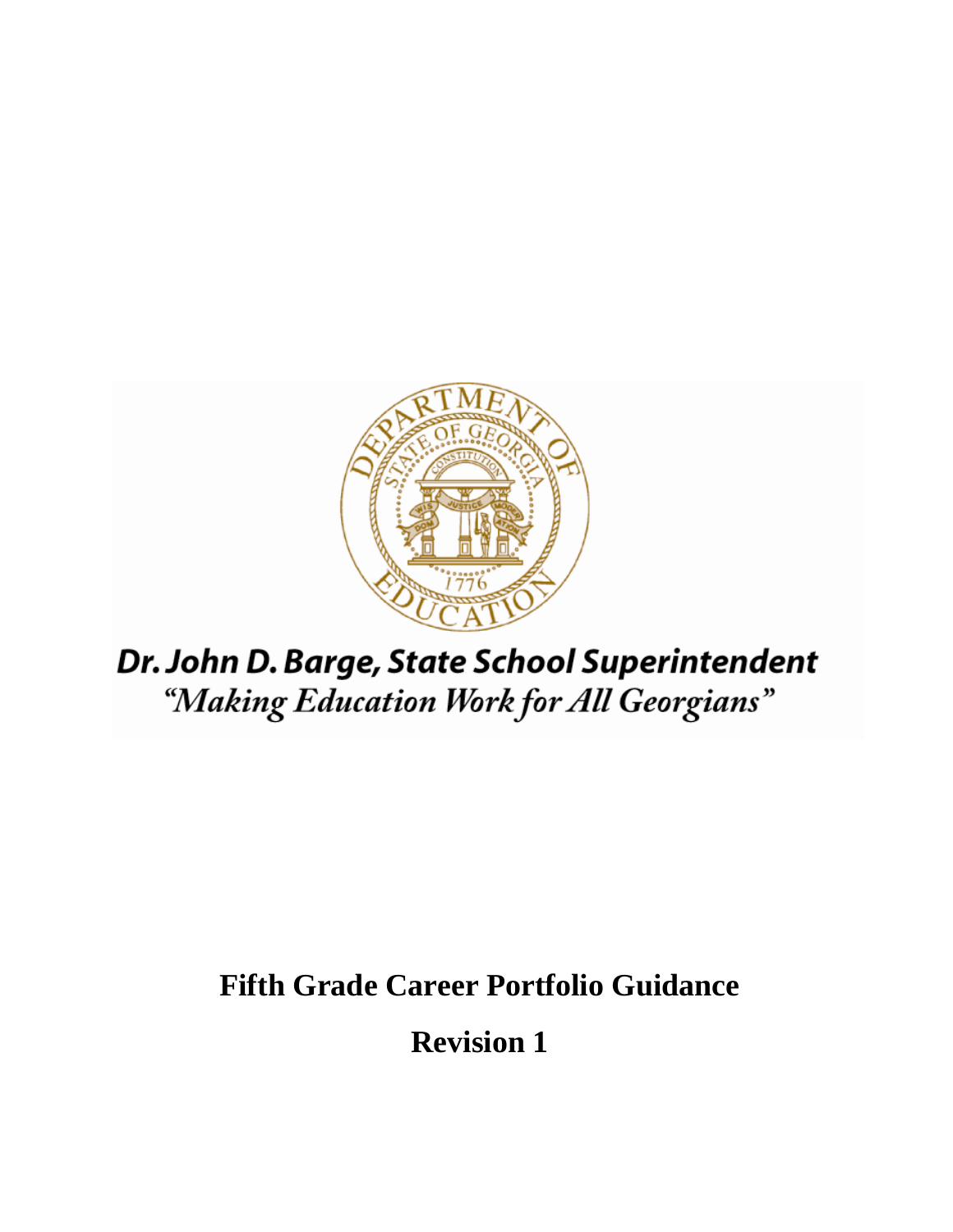### **Revision History**

December, 2012—Initial Release

Dr. John D. Barge, State Superintendent of Schools December, 2012 · Page **1** of **17** All Rights Reserved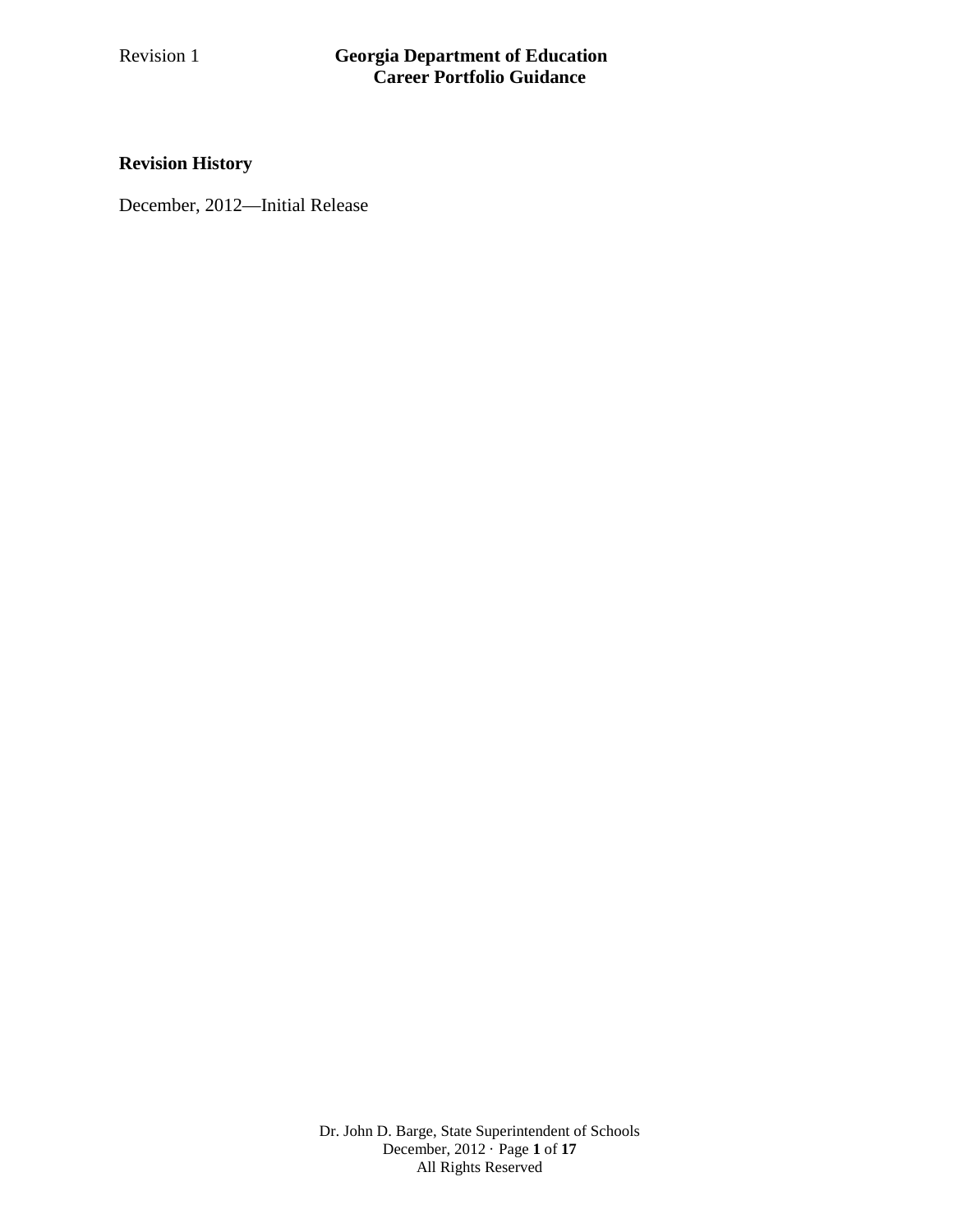#### **Purpose of the Portfolio**

HB 713 mandates a minimum course of study in career education in grades K-12. These requirements include a career awareness component at the elementary school level. To support teachers in fulfilling these requirements, the  $5<sup>th</sup>$  grade Career Portfolio, listed as an indicator on the College and Career Ready Performance Index under Exceeding the Bar, has been developed as a culminating activity to assist students with developing career awareness. Students will have an opportunity to choose a career of interest and to research information that guides to a better understanding of that career. The portfolio provides opportunities for students to utilize and improve their reading, research, and writing skills. In addition, oral presentations about careers permit opportunities for students to practice and improve public speaking skills.

#### **Description of the Portfolio**

The  $5<sup>th</sup>$  grade Career Portfolio provides students the opportunity to conduct research and to present information about a career that interests them or a career about which they want to know more. As a result of their research, students will learn the requirements necessary to pursue a career in a chosen field. This portfolio may be completed in language arts courses in conjunction with research and writing projects or in a social studies or science course in conjunction with a project related to a specific career cluster. Schools have flexibility on how to structure the completion of the project to ensure that every  $5<sup>th</sup>$  grade student has the support and resources necessary for successful completion of the portfolio.

Each student's Career Portfolio should consist of two major components: an essay and a presentation. Students will explore various careers at [www.GAcollege411.org](http://www.gacollege411.org/) and/or other electronic or paper resources which assist in their selection of career choices for further research. (Students will not have to create an account in GAcollege411 to complete this activity) Once students have selected a career interest, they will conduct research for preparation of writing an essay about their selected career. An instructional plan for completing the research and essay is included in this document.

After completing the essay, students will be asked to make a presentation. This presentation may include project boards with career information and photos, an occupational brochure, and/or a PowerPoint presentation. If students complete project boards, schools can display them in a fashion similar to a Career Fair and encourage other classes to tour the booths in order to learn about various careers*.* An activity such as the Career Fair will help younger students to begin thinking about careers and foster familiarity with the Career Portfolio process. Each school will have the flexibility to determine the manner in which the students will present information.

GAcollege411 is a website designed for students to research college and career options. Students may also build a profile that will aid in developing their individual graduation plan before entering high school. This site also offers career-related assessments that may be used in middle grades and high school for college planning, financial aid planning, and test preparations. Students can get most, if not all information, needed to complete their portfolios from the GAcollege411 site; however, teachers may wish to extend the project by allowing students to locate articles related to their career choice using GALILEO or other electronic resources such as those provided by the United States Department of Labor and the Bureau of Labor and Statistics. Career Cruising, Georgia Career Information System, and other career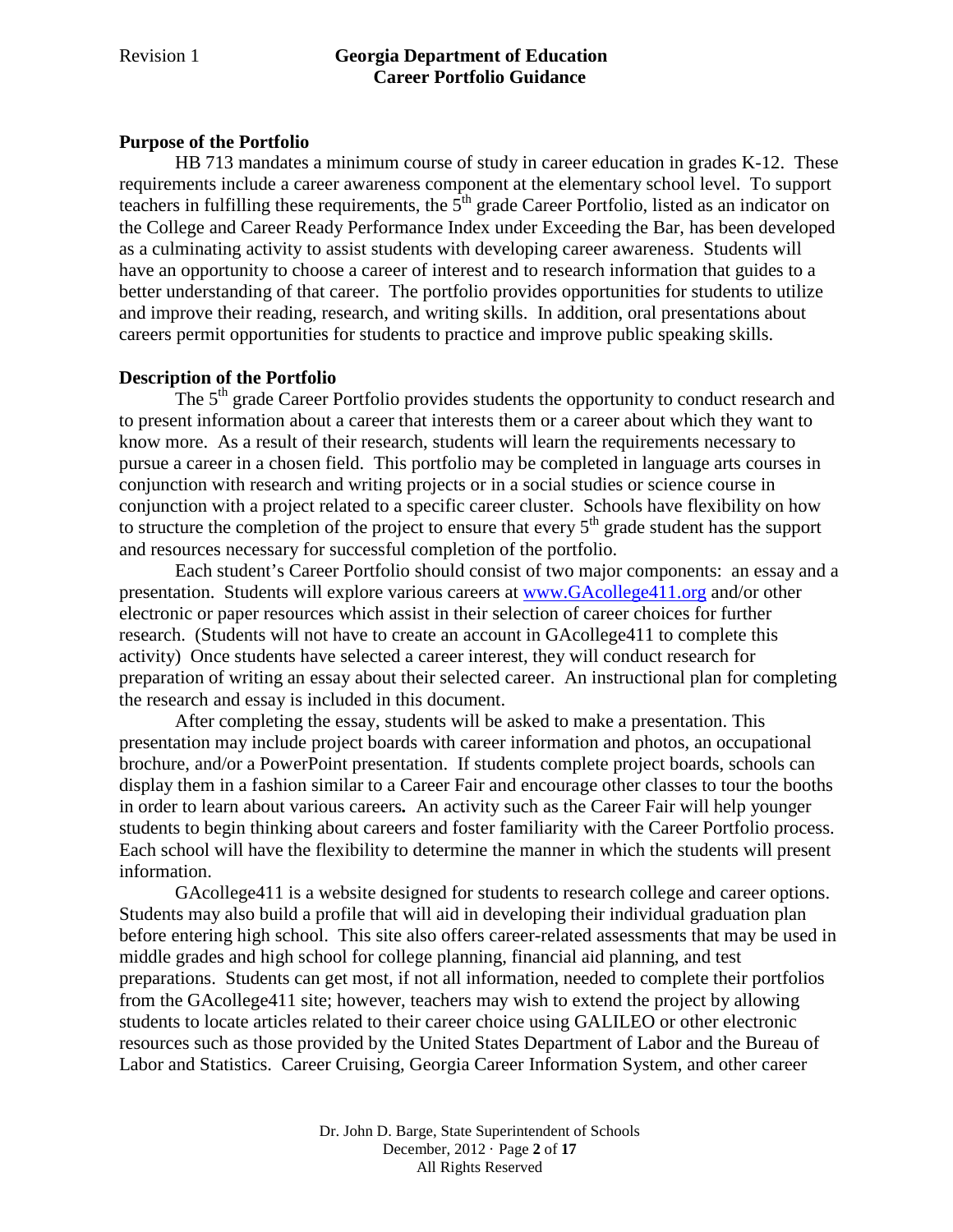information system websites, the Georgia Department of Labor, and Occupational Outlook Handbook may also be utilized. The Career Portfolio is complete when the research papers have been scored and presentations completed.

#### **Explanation of Format for Career Research Paper Guidelines**

The following pages outline suggested instruction for the career research paper required in the elementary career portfolio. To design instruction, the Literacy Design Collaborative (LDC) templates have been used. LDC tools provide a framework for building the college-andcareer-ready literacy skills specified by the Common Core State Standards and support contentarea instruction. Instruction for the career research paper includes the following:

- Brief overview of the project
- Student tasks (what instructors will ask students to do)
- Literacy standards embedded in the unit
- Suggested daily instructional activities
- Links to useful websites
- Note-taking worksheets to guide students while completing research
- Rubric for scoring the research paper

Teachers may adapt the instruction and materials to their students' needs. Students may focus solely on their Career Portfolios for one to two weeks or work on segments of the project over a longer period of time.

The information collected for the research paper is outlined below:

- I. Introduction (name the chosen career interest, identify the career cluster associated with the career, and list reasons why the career was chosen)
- II. Training and Education (the requirements for specific training or education needed to obtain a job in the chosen career interest, e.g., length of training/school, military, type of school/apprenticeship, major or degree, etc.)
- III. Work Environment (information such as indoors/outdoors, office or fieldwork, type of dress for work, individual or group work, etc.)
- IV. Salary, Growth Opportunities, and Job Outlook (opportunities for advancement and need for this type of career in the next 10 years)
- V. Closing (a reflection on the research information and a conclusion about whether the student continues to have an interest in the chosen career after researching and obtaining this information)
- VI. References of resources used in the research process

# **Overview**

Students will complete a Career Portfolio using the GAcollege411 website and/or other electronic and non-electronic resources. Using GAcollege411, students will investigate a career interest, determine the training required for the career, describe the kinds of work involved in the career, and indicate potential job/salary/growth of the career. To complete this segment of the Portfolio, students will write an informational essay based on the career they have chosen. Note: Teachers with access to career information system websites may use these programs to complete this unit.

> Dr. John D. Barge, State Superintendent of Schools December, 2012 · Page **3** of **17** All Rights Reserved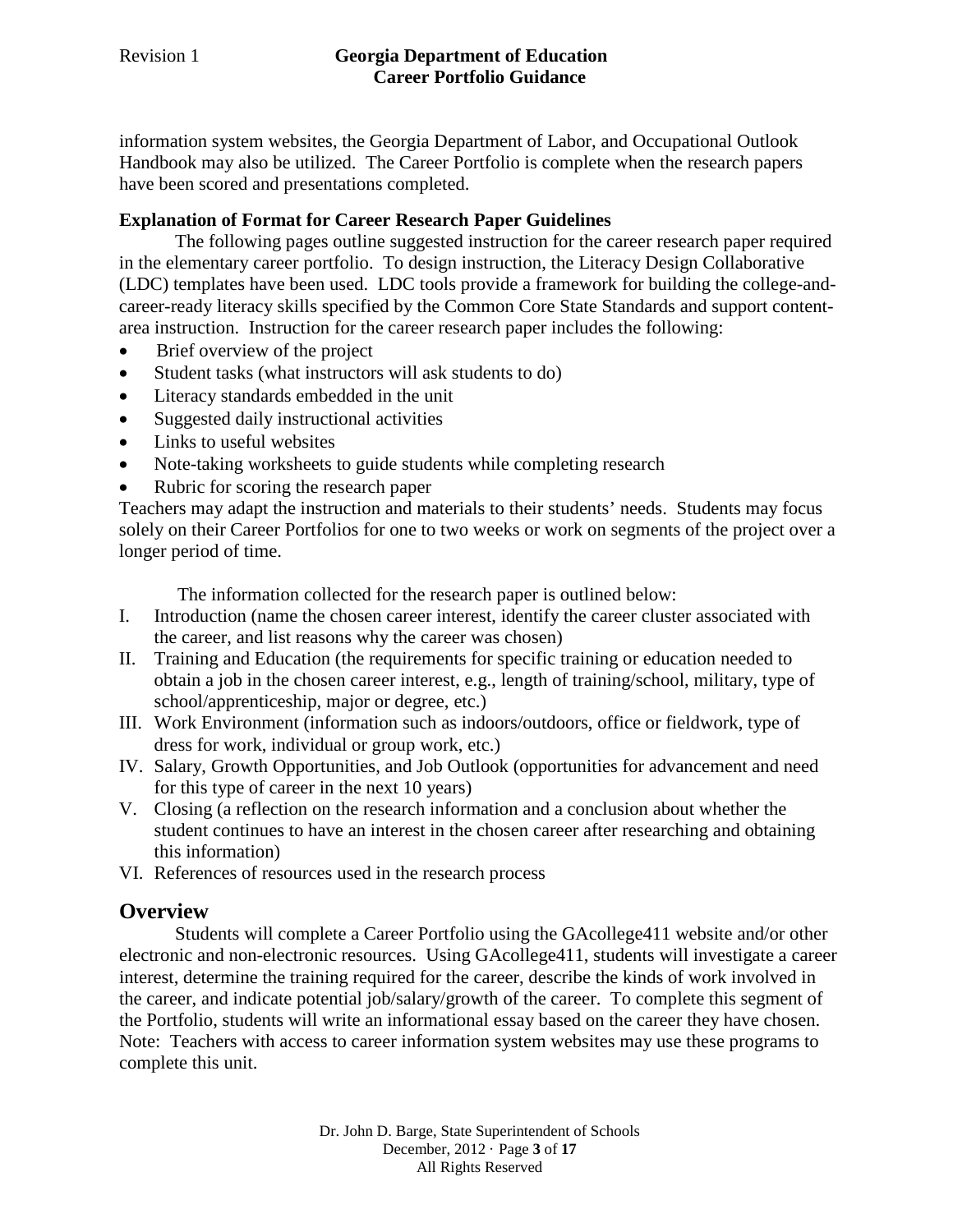# **Student Task (LDC Template 13: Informational & Description)**

After researching the GAcollege411 website and informational articles on a career area of choice, write an essay that describes a selected career. The description should include the training and education needed, work environment, potential salary and growth opportunities, and job outlook. Students should document the sources of information.

# **Common Core Anchor Standards**

Reading

*R.CCR.1*

Read closely to determine what the text says explicitly and to make logical inferences from it; cite specific textual evidence when writing or speaking to support conclusions drawn from the text

*R.CCR.2*

Determine central ideas or themes of a text and analyze their development; summarize the key supporting details and ideas

*R.CCR.4*

Interpret words and phrases as they are used in a text, including determining technical,

connotative, and figurative meanings, and analyze how specific word choices shape meaning or tone

*R.CCR.6*

Assess how point of view or purpose shapes the content and style of a text

*R.CCR.10*

Read and comprehend complex literary and informational texts independently and proficiently

Writing

*W.CCR.2*

Write informative/explanatory texts to examine and convey complex ideas and information clearly and accurately through the effective selection, organization, and analysis of content *W.CCR.4*

Produce clear and coherent writing in which the development, organization, and style are appropriate to task, purpose, and audience

*W.CCR.5*

Develop and strengthen writing as needed by planning, revising, editing, rewriting, or trying a new approach

*W.CCR.8*

Gather relevant information from multiple print and digital sources, assess the credibility and accuracy of each source, and integrate the information while avoiding plagiarism

*W.CCR.9*

Draw evidence from literary or informational texts to support analysis, reflection, and research *W.CCR.10*

Write routinely over extended time frames (time for research, reflection, and revision) and shorter time frames (a single sitting or a day or two) for a range of tasks, purposes, and audiences. Note: These standards are aligned to the grade 6-12 literacy standards. This project is designed to prepare students for transitioning from elementary to middle school.

> Dr. John D. Barge, State Superintendent of Schools December, 2012 · Page **4** of **17** All Rights Reserved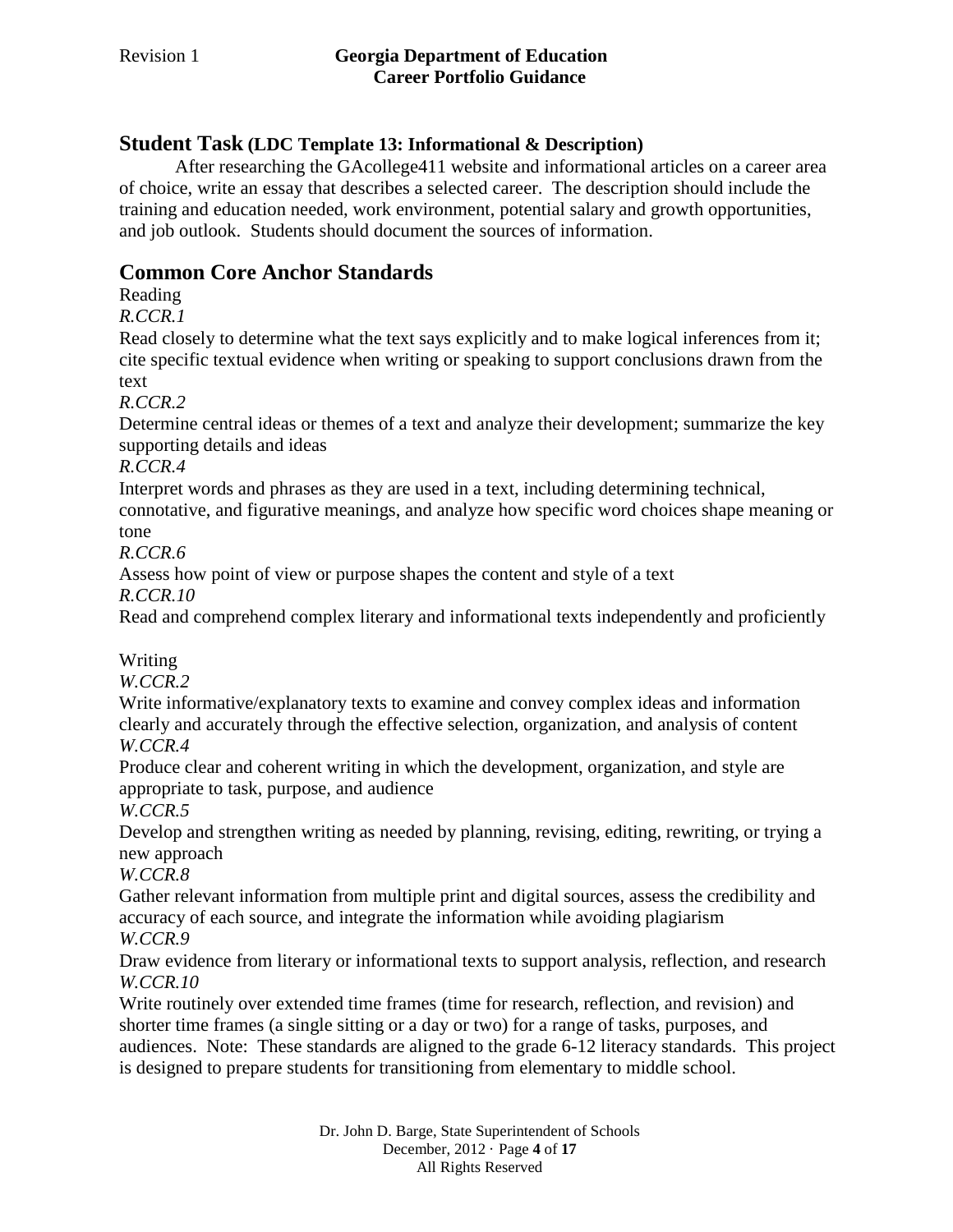# **Daily Instructional Activities**

The daily instructional activities outlined below are steps or procedures that ultimately lead to the completion of the Student Task listed on page 4 of this document. This outline assists teachers in helping students through the writing process as the students complete their essay.

#### **Task Engagement**

#### *Activating Knowledge*

**Target Skill:** Ability to connect the task and new content to existing knowledge, skills, experiences, interests, and concerns

#### **Student Instructions:**

Teachers say, "In a few words or sentences, record your first thoughts or reaction to the Student Task which states: After researching the GAcollege411 website and informational articles on a career of your choice, write an essay that describes a selected career. The description should include the training and education needed, work environment, potential salary and growth opportunities, and job outlook. Please document the sources of information. Add some notes about careers you think you might want to pursue. Explain why you think the career might fit your interests and talents."

#### **Duration:** 20 minutes

#### **Teaching Strategies:**

• Discuss student responses and ask students why they are interested in specific careers and the training needed to enter the career. Make a list of students' identified careers. • Ask students the meaning of important words and phrases in the Student Task (e.g., work environment, growth opportunities). Ask students why the words and phrases are important.

• Clarify timetable and support plans for the task.

• If your school displayed presentations or sponsored a Career Fair in previous years, ask students what careers they remember from the presentations or Career Fair.

#### *Task Analysis*

**Target Skill:** Ability to understand and explain the task and rubric

#### **Student Instructions:**

Teachers say, "In your own words, what are the important features of a good response to the task? Remember, the task states: After researching the GAcollege411 website and informational articles on a career of your choice, write an essay that describes a selected career. The description should include the training and education needed, work environment, potential salary and growth opportunities, and job outlook. Document the sources of information. Create a bullet list of features that you think are important for completing this task and producing a good paper."

#### **Duration:** 25 Minutes

#### **Teaching Strategies:**

• Share examples of past students' reports if available

Dr. John D. Barge, State Superintendent of Schools December, 2012 · Page **5** of **17** All Rights Reserved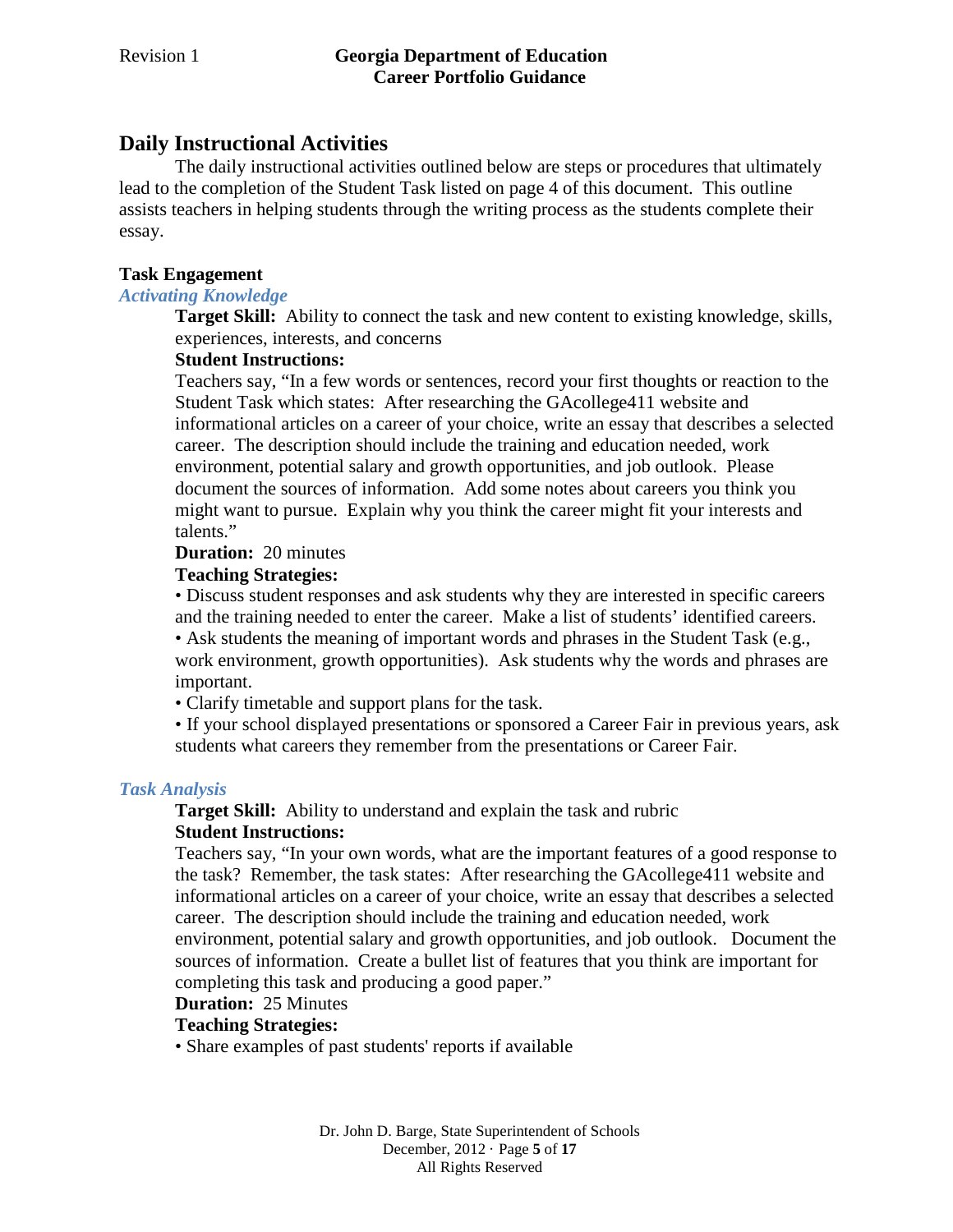- Identify or invite students to identify key features such as locating information and organizing the work
- Pair students in order to share information and to improve their individual bullet lists based on observations in student examples if available
- List ideas on the board

#### **Reading Process**

#### *Active Reading/Note Taking*

**Target Skill:** Ability to identify the central point and main supporting elements of a text; ability to identify and select relevant information, summarize, and paraphrase

#### **Student Instructions:**

Teachers say, "Visit the website [www.GAcollege411.org](http://www.gacollege411.org/) and select Career Planning. Under this tab, select Explore Careers to see the list of careers. Then type in the name of a career of your interest that you would like to know more about. As you browse through the career information, take notes on important information you may need for completing your essay."

#### **Teaching Strategies:**

• Before beginning the activity, teach students how to access the GAcollege411 website

• Teachers may help students create a note-taking guide in order to organize information (see "Resources" for a sample note-taking guide)

• Remind students of the importance of writing down the source for all information in their notes. Notes taken from GAcollege411 should include GAcollege411 as a source • If students think of new careers they wish to investigate, allow them to add these new interests to the class list of careers

#### *Active Reading/Note Taking*

**Target Skill:** Ability to identify the central point and main supporting elements of a text; ability to select relevant information, summarize, and paraphrase

#### **Student Instructions:**

Teachers say, "What makes a job rewarding? Are there any jobs that you would list as rewarding? What are they? Why?" (Teachers can make a list on the board as students respond)

#### **Duration:** 15 Minutes

**Scoring Guide:** Work meets expectations if students:

• Answer questions with credible responses

#### **Teaching Strategies:**

• For this activity, teachers may have students read either "The Best Job for You" or "25 Rewarding Careers" (see "Resources")

• After the discussion, allow students to revise their list of possible careers if desired and add to their notes about various careers. Remind students to include sources of all information they write in their notes.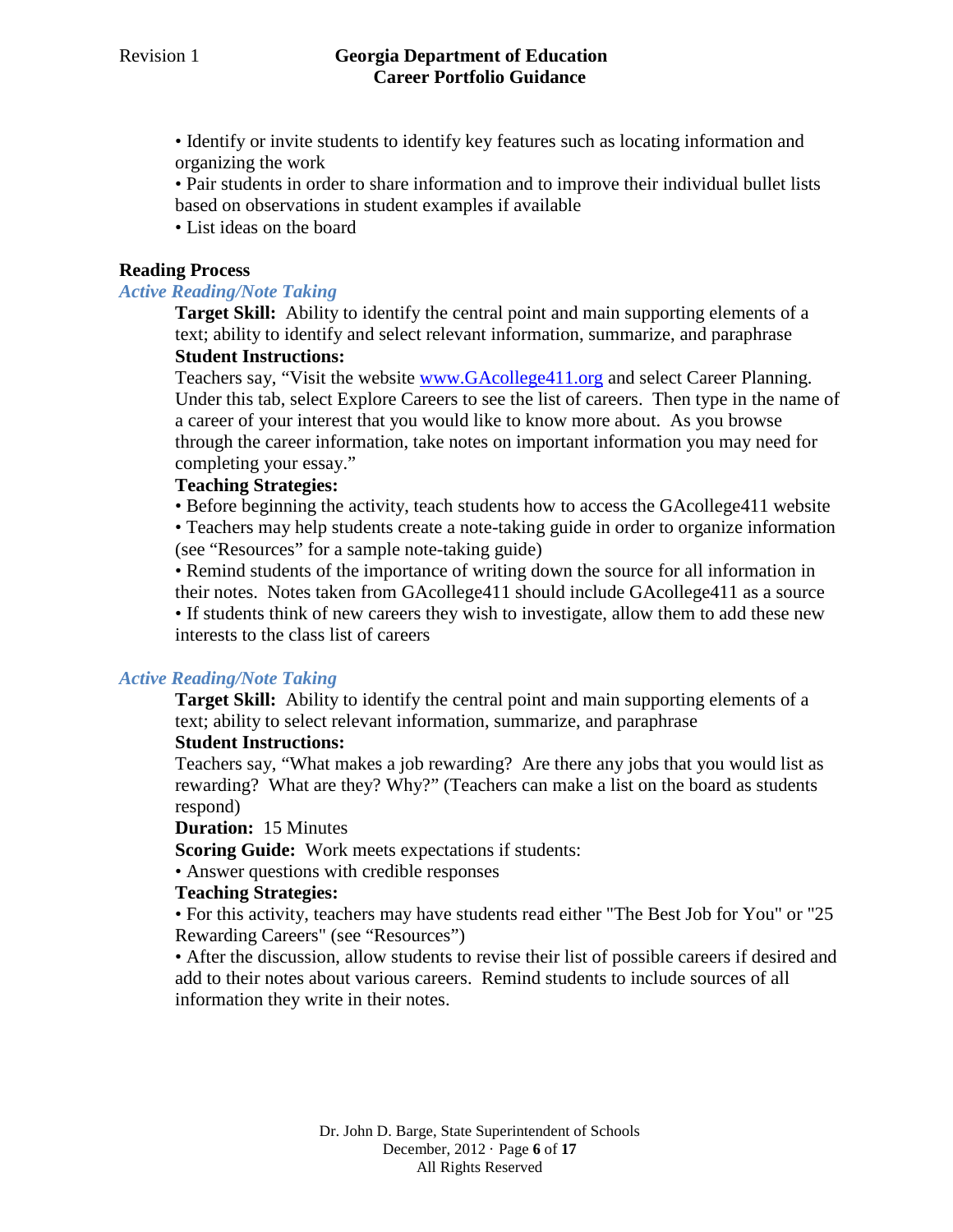# *Narrowing Down the Topic*

**Target Skill:** Ability to narrow down a research topic from data collected in initial research

#### **Student Instructions:**

Teachers say, "Now that you have learned about some careers, make a list of features you like about each career on your list and then decide on one to research further. Write a paragraph about that career that begins with the following: The career that I want to pursue is because  $\cdots$ 

**Duration:** 20 Minutes

**Scoring Guide:** Work meets expectations if students:

Complete the paragraph using relevant information gathered from research

#### **Teaching Strategies:**

• Students complete their note-taking worksheet (see "Resources"). While students are writing, check that they are writing about only one career and including relevant information from their notes

#### *Note-taking*

**Target Skill:** Ability to read purposefully and select relevant information; to summarize and/or paraphrase

#### **Student Instructions:**

Teachers say, "Now that you have selected one career to write about, make a list of information related to the career you have gathered in your notes. Then use the informational resources to find additional information you need. Include source information and page numbers to avoid plagiarism and clearly indicate direct quotations"

#### **Duration:** 45 Minutes

**Scoring Guide:** Work meets expectations if students:

• Identify relevant information about the target career

• Include information that is supported by citations (for example, page numbers for a long text, clear indication when quoting directly)

#### **Teaching Strategies:**

• While students may already be familiar with GAcollege411 and can use this website for career related research, some teachers may determine their own resources using GALILEO. School Media Specialists can teach students to find specific career information using pre-selected GALILEO databases; students can select their own articles to complete the research for this project. Additional resources include the United States Department of Labor and the Bureau of Labor and Statistics.

• The time frame to complete this task using the GAcollege411 website is an estimate. This process may take longer if students find their own articles or use new resources. • Remind students of the types of information they need for their papers by reading the Student Task which is located on page 4 of this document. Create a new note-taking guide to help students identify and gather the required information for the essay or use the Target Career Notes guide attached. (See "Resources")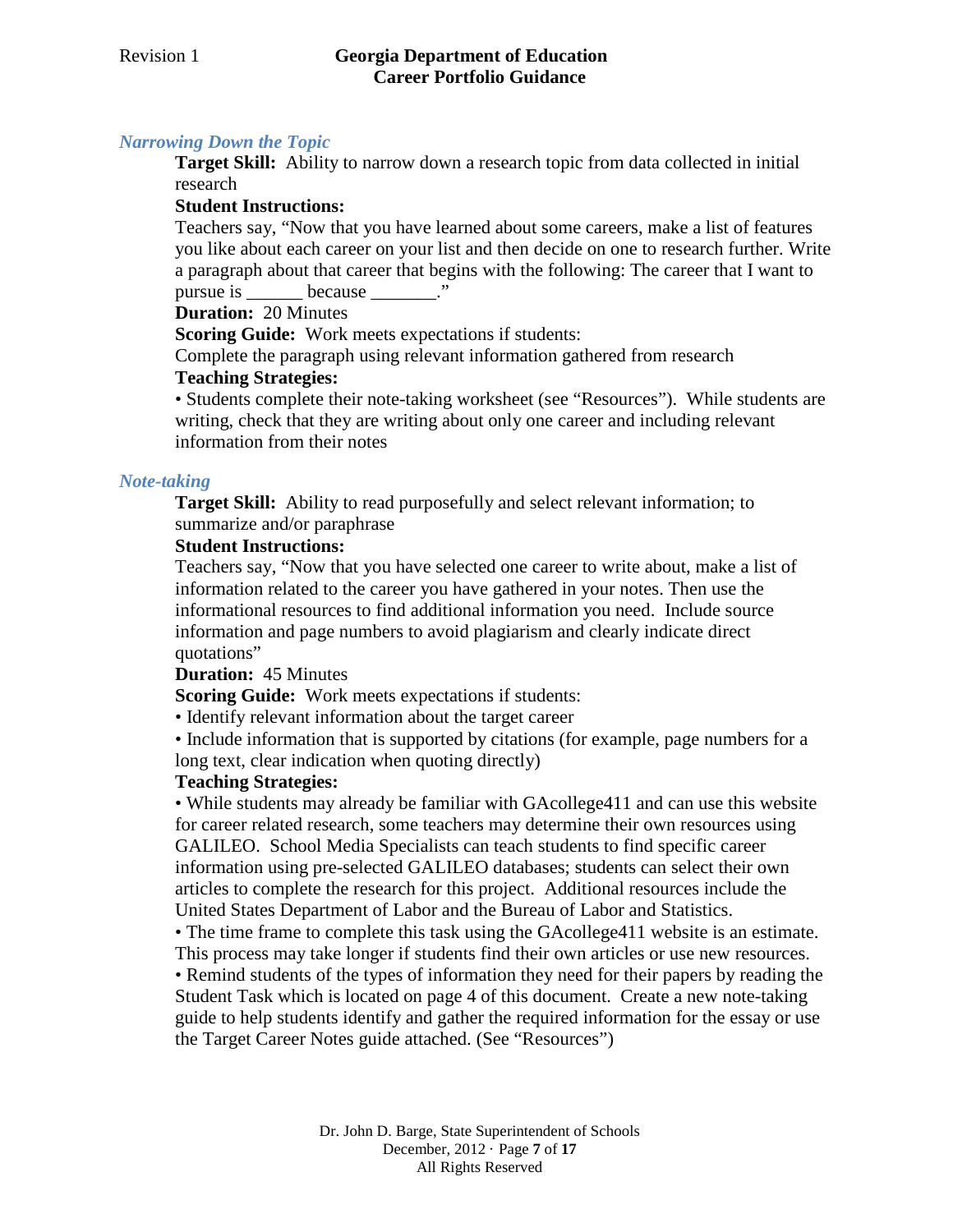• Ask students what they have learned about important words and phrases in the Student Task prompt (e.g., work environment, job outlook); if needed, clarify the meanings of words and phrases.

#### *Essential Vocabulary*

**Target Skill:** Ability to apply strategies for developing an understanding of text(s) by locating words and phrases that identify key concepts and facts, or information

#### **Student Instructions:**

Teachers say, "In your notebook, list words and phrases essential to the text and that are related to your target careers. Include definitions, and (if appropriate) notes on how these words and phrases are related."

#### **Duration:** 15 Minutes

**Scoring Guide:** Work meets expectations if students:

- List appropriate words/phrases
- Provide accurate definitions

#### **Teaching Strategies:**

• After scoring, permit students to share definitions of unique or important terms related to their career choices

• Create a class career word wall with used words or phrases

#### *Academic Integrity*

**Target Skill:** Ability to use and credit sources appropriately

#### **Student Instructions:**

Teachers say, "Define and list ways to avoid plagiarism"

#### **Duration:** 15 Minutes

**Scoring Guide:** Work meets expectations if students:

- Provide accurate definition
- List several appropriate ways to avoid plagiarism

#### **Teaching Strategies:**

• Discuss respect for others' work in assembling evidence and creating texts. Explain that the GACollege411 website is a published academic source that must be cited.

- Discuss academic penalties for stealing others' thoughts and words
- Ask students to check their notes to confirm that they have written down the information needed to properly credit their sources

#### **Transition to Writing**

#### *Bridging*

**Target Skill:** Ability to link reading results to writing tasks

#### **Student Instructions:**

Teachers say, "In a few sentences, record what you know about your career and the training you will need to pursue that career. Why do you think this career is the right choice for you?"

**Duration:** 30 Minutes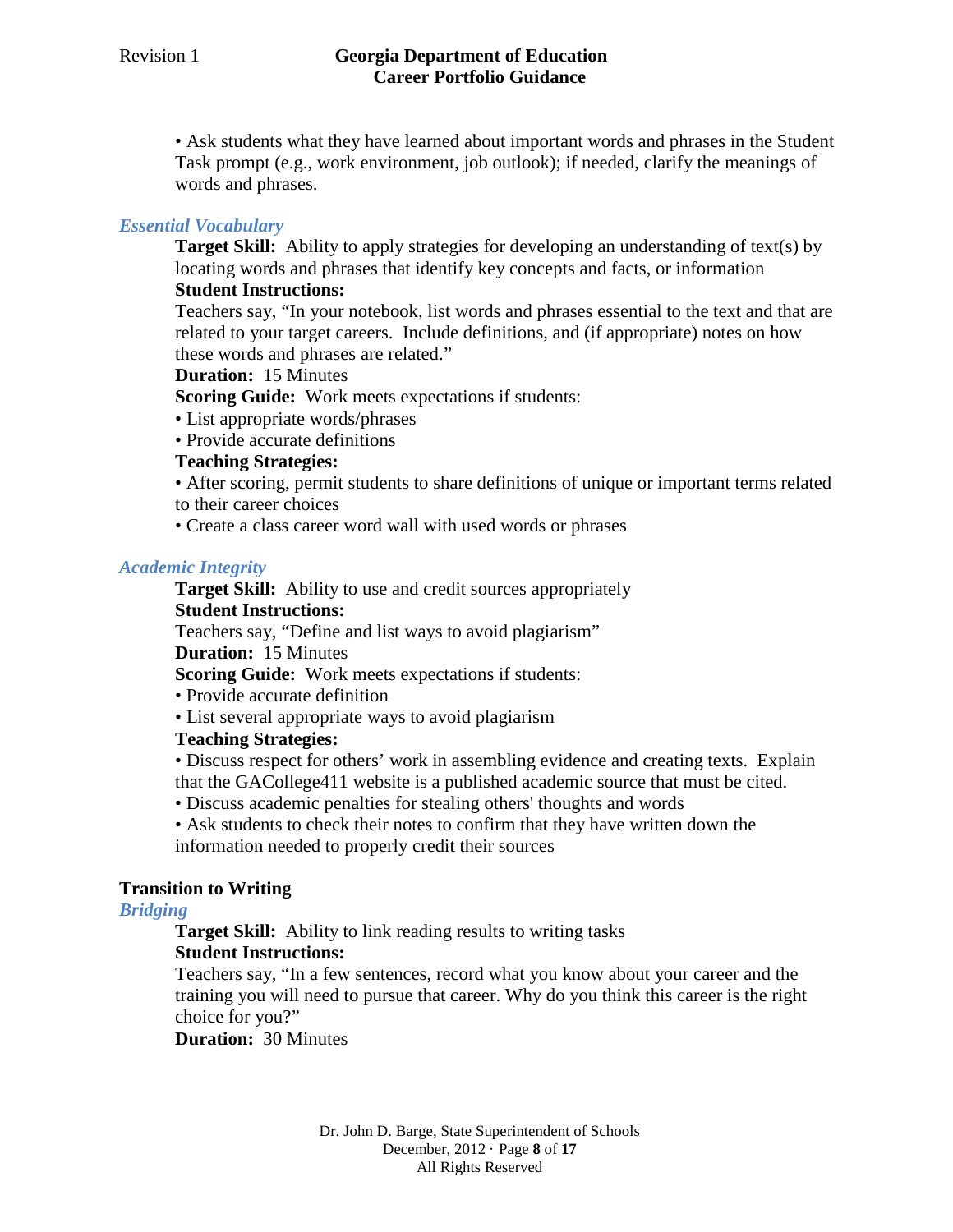#### **Teaching Strategies:**

• In small groups, have students share what they have learned about their chosen careers and explain why their career choice is the right choice for them

#### **Writing Process**

#### *Controlling Idea*

**Target Skill:** Ability to establish a controlling idea and consolidate information relevant to the task

#### **Student Instructions:**

Teachers say, "Write an opening paragraph that includes a controlling idea and the sequence of key points you plan to include in your essay."

**Duration:** 35 Minutes

**Scoring Guide:** Work meets expectations if students:

- Establish a controlling idea
- Provide a direct response to the main task requirement
- Write a concise summary statement
- Identify key points that support development of the controlling idea

#### **Teaching Strategies:**

- Provide examples of opening paragraphs
- Ask class to discuss what makes each a strong or weak opening

• Students may use the paragraph written after narrowing their research in order to get started on their introduction. In that paragraph, a career is identified and students explain why the career chosen is a good fit for their interests. Using that paragraph as a beginning, students could add a brief overview of the information that will appear in the rest of the paper

• Peers will work together editing opening paragraphs and sharing results with entire class

#### *Planning*

**Target Skill:** Ability to develop a line of thought and text structure appropriate to an information/explanation task

#### **Student Instructions:**

Teachers say, "Create an outline based on your notes and reading in which you identify your career, the sequence or information that will appear in the paper, and note the sources of all information"

**Duration:** 30 Minutes

**Scoring Guide:** Work meets expectations if students:

- Create an outline or organizer
- Support controlling idea with information required in the prompt. Use and cite information from research to support those points

#### **Teaching Strategies:**

- Provide instruction about a variety of outlines or organizers; use examples of each.
- Invite students to generate questions about how the format works; respond to questions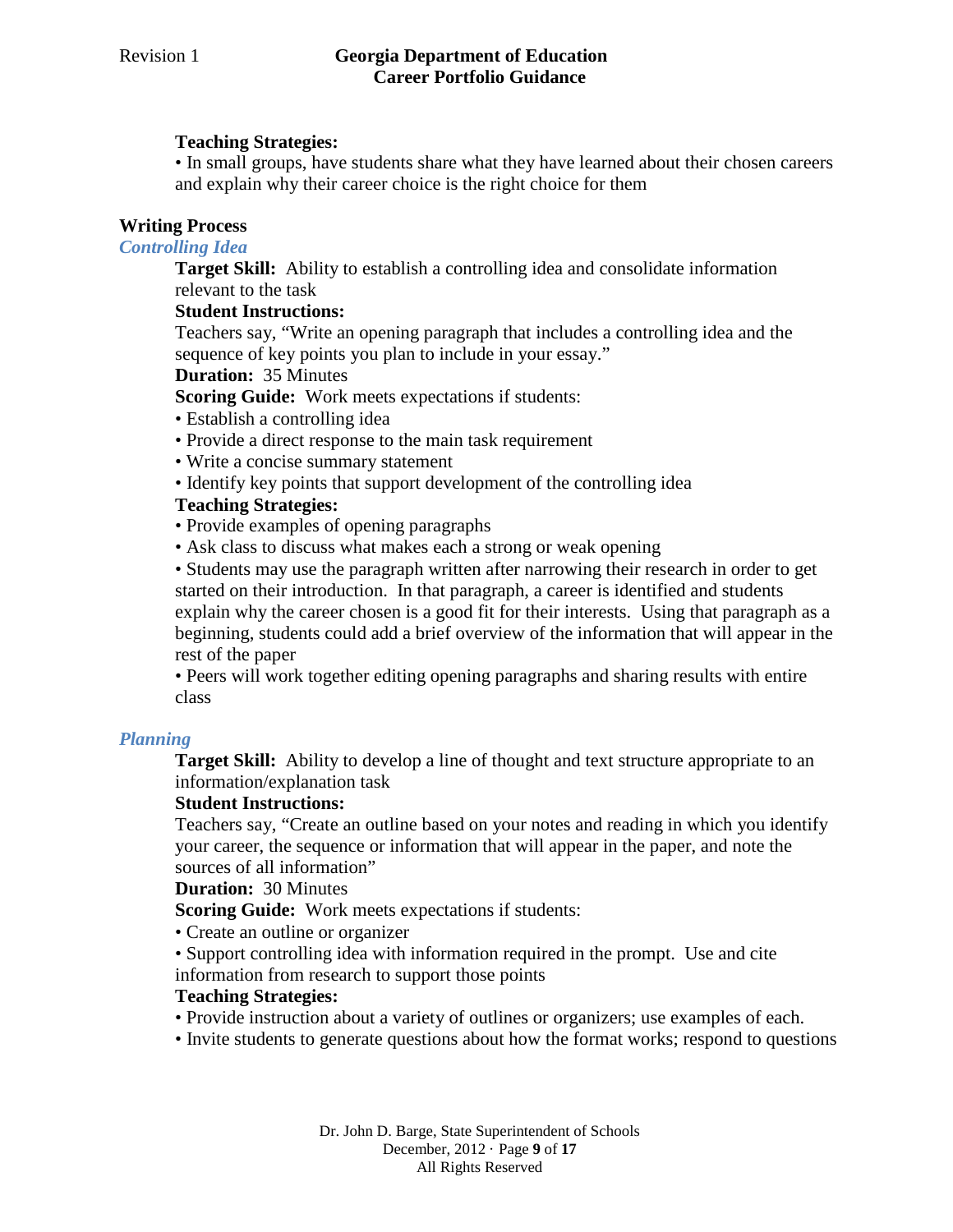• Use the organizer to list main supporting points and select evidence from notes to support each point

#### *Development*

**Target Skill:** Ability to construct an initial draft with an emerging line of thought and structure

#### **Student Instructions:**

Teachers say, "Using your outline, write an initial draft of the essay complete with opening, supporting points, and closing; insert and cite textual evidence"

# **Duration:** 45 Minutes

**Scoring Guide:** Work meets expectations if students:

• Provide complete draft with all parts of the essay (i.e. opening, supporting points, and closing)

• Support the opening paragraph with supporting points, evidence, and citations **Teaching Strategies:** 

• Encourage students to re-read the prompt during the writing process to ensure they are on track to completing the assigned task

#### *Revision*

**Target Skill:** Ability to refine text, including line of thought, language usage, and tone appropriate to audience and purpose

#### **Student Instructions:**

Teachers say, "Refine your composition's analysis, logic, and organization of ideas/points. Use textual evidence carefully and include accurate citations. Decide what to include and what not to include"

**Duration:** 25 Minutes

**Scoring Guide:** Work meets expectations if students:

- Improve earlier draft
- Support the opening in the later sections with evidence and citations
- Improve earlier draft; all parts of the task are addressed

#### **Teaching Strategies:**

• Students may save reports to the class flash drive for teacher feedback

#### *Editing*

**Target Skill:** Ability to proofread and format a piece to make it more effective **Student Instructions:** 

Teachers say, "In groups, edit your peers' drafts. Use the rubric (see attached rubric) to make sure your classmates have addressed all aspects of the task; you may also check for spelling, capitalization, punctuation, and grammar."

#### **Duration:** 25 Minutes

**Scoring Guide:** Work meets expectations if students:

• Complete checklists for peers by checking for critical components of the essay **Teaching Strategies:** 

#### • Provide students with a checklist of features necessary for successful completion of the

Dr. John D. Barge, State Superintendent of Schools December, 2012 · Page **10** of **17** All Rights Reserved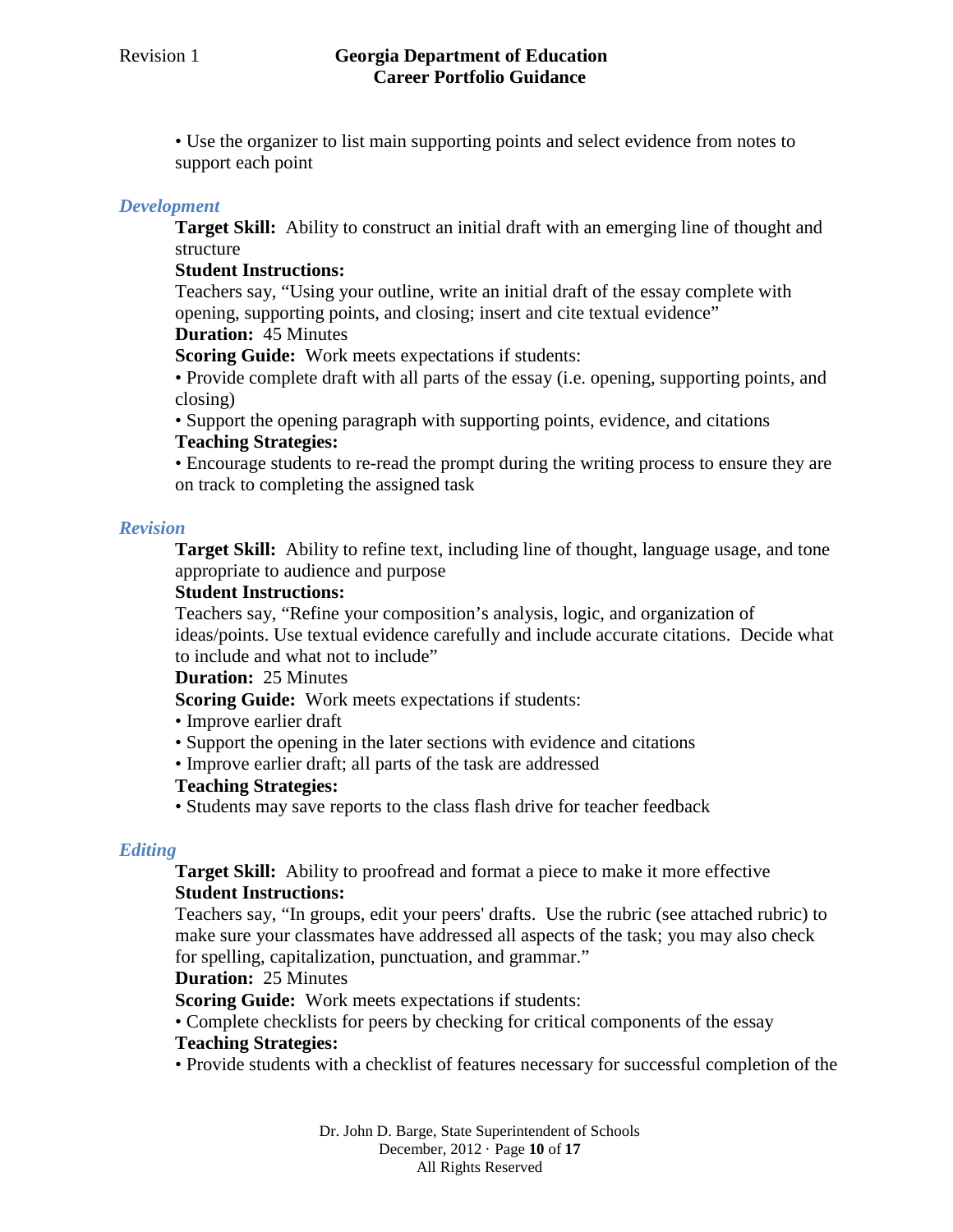task (description of career, education and training needed for the career, salary, and job outlook). As students peer edit one another's papers, they may complete the checklist to ensure each paper has the required information.

#### *Revision*

**Target Skill:** Ability to refine text, including line of thought, language usage, and tone as appropriate to audience and purpose

#### **Student Instructions:**

Teachers say, "Using the checklist from your peer editing team, revise your essay as needed. Refine composition's analysis, logic, and organization of ideas/points. Check your citations once again to make sure you have given credit for information you found in your research."

#### **Duration:** 25 Minutes

**Scoring Guide:** Work meets expectations if students:

- Provide complete draft with required segments of the composition
- Address all aspects of the prompt
- Support the opening paragraph with evidence and citations
- Improve earlier drafts

#### **Teaching Strategies:**

- Students should refine and polish final draft
- Teachers should assist students with problems

#### *Completion*

**Target Skill:** Ability to submit a final essay that meets expectations **Student Instructions:** 

Teachers say, "Turn in your complete set of drafts, plus the final version of your essay." **Scoring Guide:** Work meets expectations if students:

• Complete the essay in the "Meets Expectations" or "Exceeds Expectations" category in the rubric

#### **DISCLAIMER**

The sources and web links listed in the activities may be of help to you as you consider the career awareness activities. While these sources are provided to assist you in your search, it is your responsibility to investigate them to determine their value and appropriateness for your situation and needs. These sources are provided as a sample of available resources and are for informational purposes only. THE GEORGIA DEPARTMENT OF EDUCATION DOES NOT MONITOR, EVALUATE, OR ENDORSE THE CONTENT OR INFORMATION OF THESE RESOURCES. NONE OF THESE RESOURCES SHOULD BE CONSIDERED THE ADVICE OR GUIDANCE OF THE GEORGIA DEPARTMENT OF EDUCATION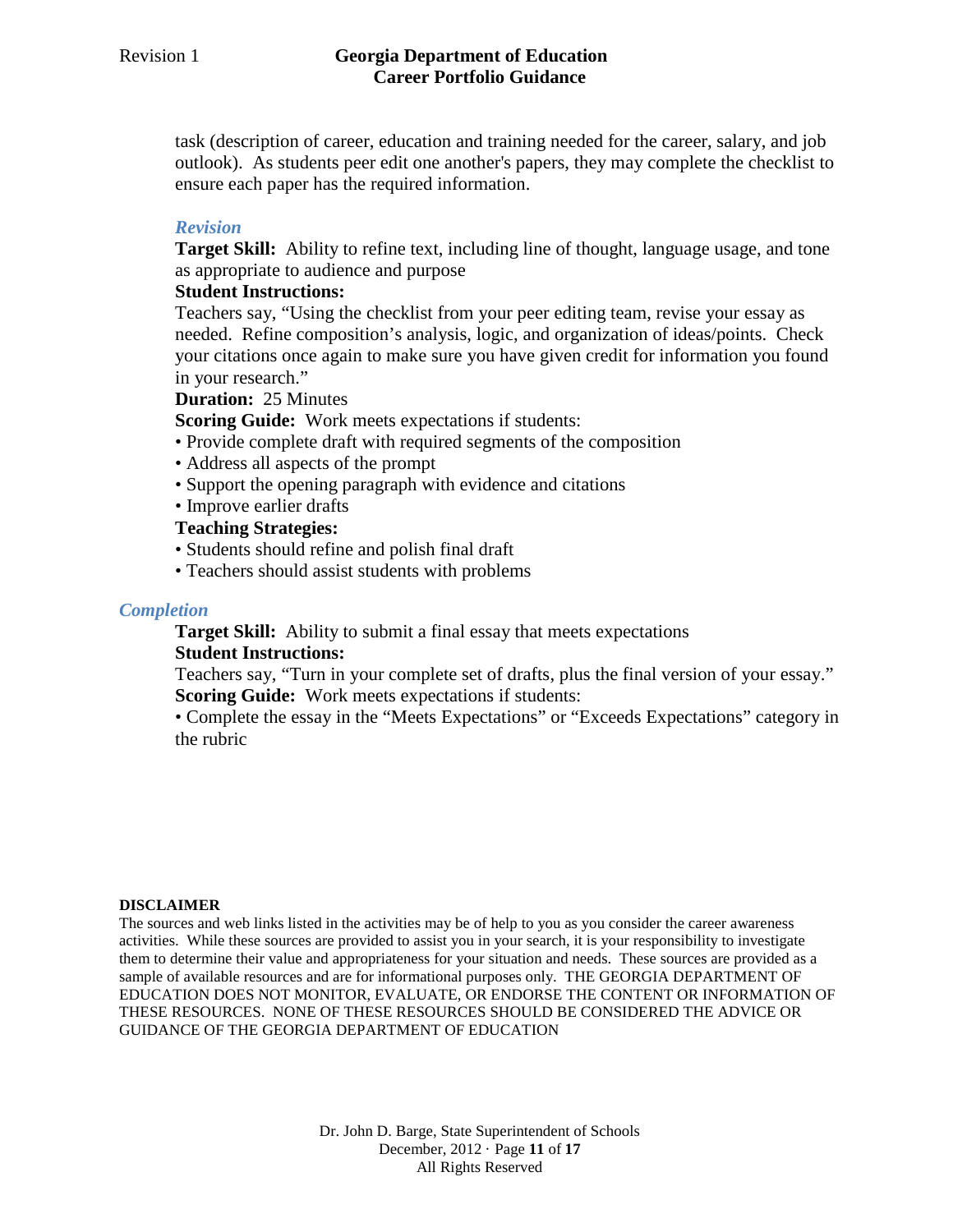# **Resources**

[GACollege411 \(N/A\)](https://secure.gacollege411.org/) [www.gacollege411.org](http://www.gacollege411.org/) This is the primary source of information to complete the career research

[Career Cruising Website \(1300L\)](http://public.careercruising.com/us/en)

You will need a username and password to log in. However, career research can also be done on GACollege411 website

[Top 10 Careers Needed for the Future \(1430L\)](http://www.ehow.com/list_5481635_10-needed-jobs-future.html)

[http://www.ehow.com/list\\_5481635\\_10-needed-jobs-future.html#page=0](http://www.ehow.com/list_5481635_10-needed-jobs-future.html#page=0) A current list of "hot" careers

[25 Rewarding Careers \(1100L\)](http://money.usnews.com/careers/best-jobs/rankings/the-25-best-jobs)

<http://money.usnews.com/careers/best-jobs/rankings/the-25-best-jobs>

This list from US News may surprise students. US News has selected careers with good growth potential, worker satisfaction, and social status. Each career is linked to a brief overview that will help students begin their research. If you use this resource, print copies of the articles about specific careers, but **do not** include the blog responses from readers

The Best Job for You

U.S. News & World Report (3/19/2007)—Nemko, Marty

<http://www.usnews.com/usnews/biztech/articles/070311/19intro.htm>

This article introduces a section which describes career choice as the Internet becomes ubiquitous, and Americans seek richer, simpler lives. Among the careers that this section discusses are librarians, still needed in the digital age, website developers, management consultants and bi-lingual translators. Optometry is mentioned as it offers a career in medicine with a fairly predictable work schedule

Georgia Department of Labor

[www.dol.state.ga.us/](http://www.dol.state.ga.us/) this website provides students with specific Georgia labor market information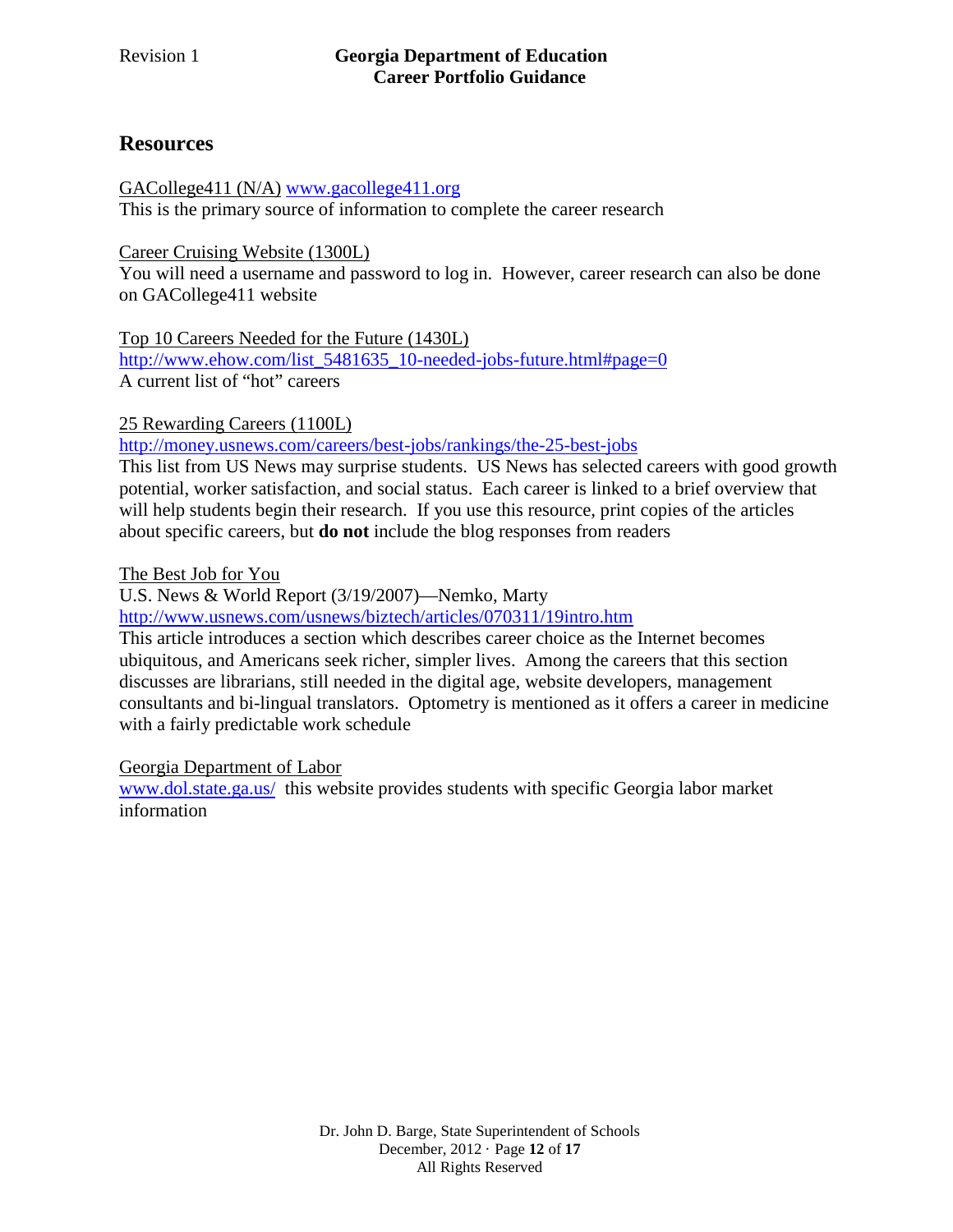| Career 1                                                          |  |
|-------------------------------------------------------------------|--|
|                                                                   |  |
|                                                                   |  |
|                                                                   |  |
|                                                                   |  |
| Career 2                                                          |  |
|                                                                   |  |
|                                                                   |  |
|                                                                   |  |
|                                                                   |  |
| Career 3                                                          |  |
|                                                                   |  |
|                                                                   |  |
|                                                                   |  |
|                                                                   |  |
| The career that I think is best for me is _______________ because |  |
|                                                                   |  |
|                                                                   |  |
|                                                                   |  |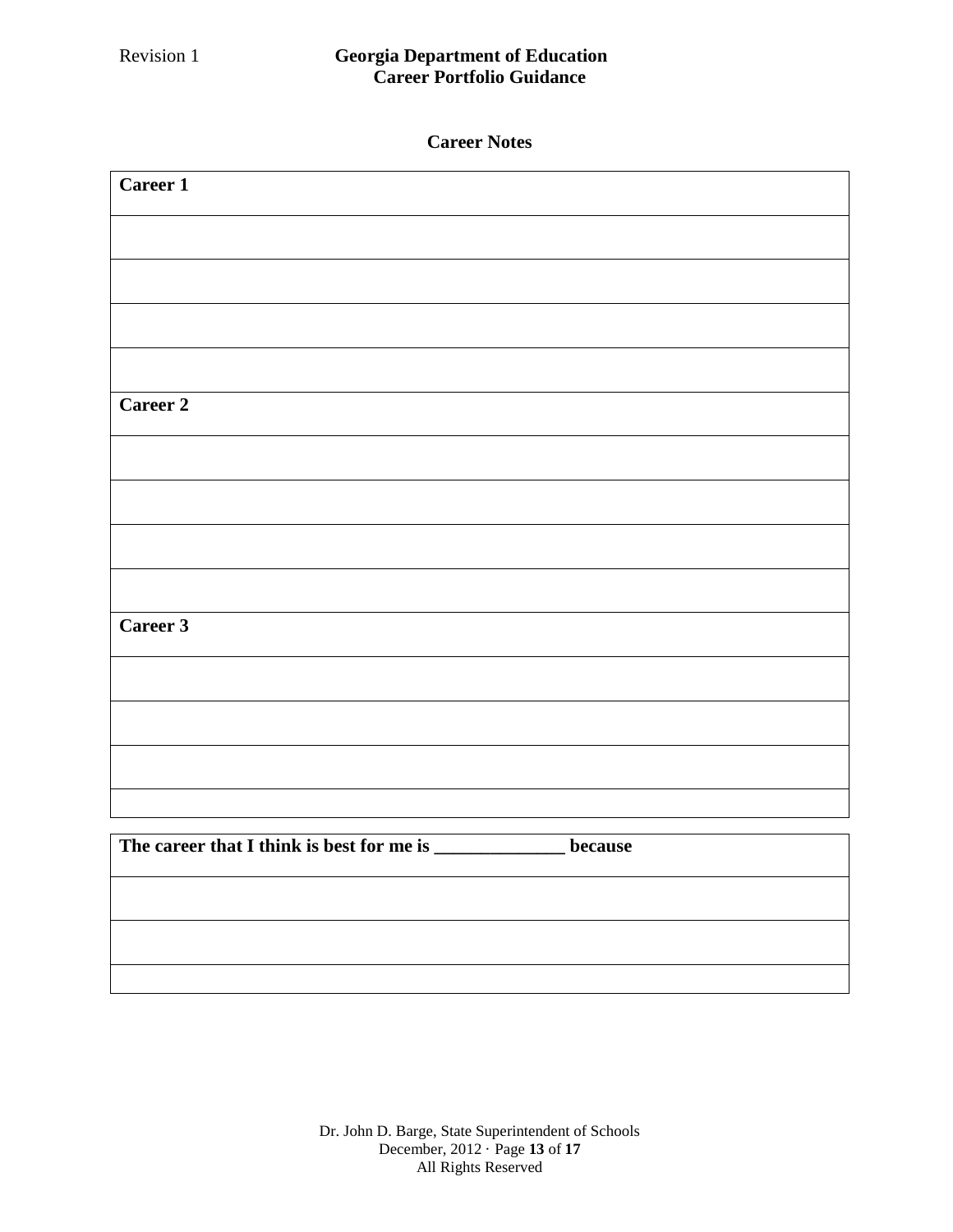# **Target Career Notes**

| <b>Target Career Title and Cluster</b> |
|----------------------------------------|
| <b>Training and Education:</b>         |
|                                        |
|                                        |
|                                        |
|                                        |
| <b>Work Environment:</b>               |
|                                        |
|                                        |
|                                        |
| Salary:                                |
|                                        |
|                                        |
| <b>Job Outlook:</b>                    |
|                                        |
|                                        |
|                                        |
| <b>Growth Opportunities:</b>           |
|                                        |
|                                        |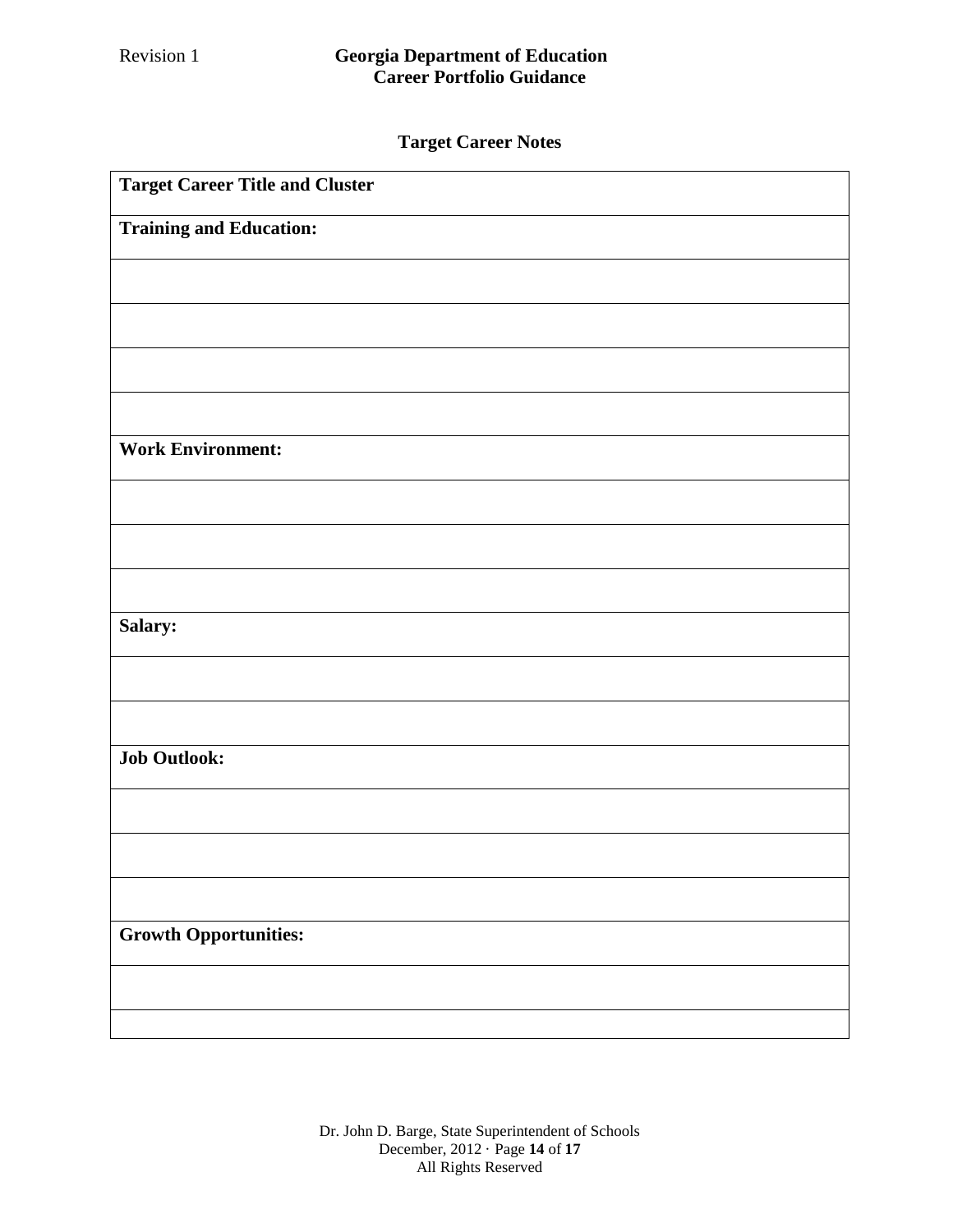# **Teaching Task Rubric (Informational or Explanatory)**

| Scoring<br><b>Elements</b> | Not Yet                                                                                                                                                                                                                     |                                                                                                                                                                                               | Approaches Expectations                                                                                                                      |  | <b>Meets Expectations</b>                                                                                                                                                                                              |  | Advanced                                                                                                                                                              |                                                                                                                                                                                                                                                                                  |
|----------------------------|-----------------------------------------------------------------------------------------------------------------------------------------------------------------------------------------------------------------------------|-----------------------------------------------------------------------------------------------------------------------------------------------------------------------------------------------|----------------------------------------------------------------------------------------------------------------------------------------------|--|------------------------------------------------------------------------------------------------------------------------------------------------------------------------------------------------------------------------|--|-----------------------------------------------------------------------------------------------------------------------------------------------------------------------|----------------------------------------------------------------------------------------------------------------------------------------------------------------------------------------------------------------------------------------------------------------------------------|
|                            | т<br>1.5                                                                                                                                                                                                                    | $\overline{2}$                                                                                                                                                                                | 2.5                                                                                                                                          |  | 3                                                                                                                                                                                                                      |  | 3.5                                                                                                                                                                   | 4                                                                                                                                                                                                                                                                                |
| Focus                      | Attempts to<br>address<br>prompt, but<br>lacks focus or<br>is off-task.                                                                                                                                                     | prompt                                                                                                                                                                                        | <b>Addresses</b><br>appropriately, but<br>with a weak or<br>uneven focus.                                                                    |  | Addresses prompt<br>appropriately and<br>maintains a clear,<br>steady focus.                                                                                                                                           |  | Addresses all<br>aspects of prompt<br>appropriately and<br>maintains a strongly-<br>developed focus.                                                                  |                                                                                                                                                                                                                                                                                  |
| Controlling<br><b>Idea</b> | Attempts to<br>establish a<br>controlling<br>idea, but lacks<br>a clear<br>purpose.                                                                                                                                         | purpose.                                                                                                                                                                                      | Establishes a<br>controlling idea<br>with a general                                                                                          |  | Establishes a<br>controlling idea<br>with a clear<br>purpose<br>maintained<br>throughout the<br>response.                                                                                                              |  | Establishes a strong<br>controlling idea with<br>a clear purpose<br>maintained<br>throughout the<br>response.                                                         |                                                                                                                                                                                                                                                                                  |
| Reading/<br>Research       | Attempts to<br>present<br>information in<br>response to<br>the prompt,<br>but lacks<br>connections or<br>relevance to<br>the purpose of<br>the prompt.<br>(L2)                                                              | <b>Presents</b><br>(L2.                                                                                                                                                                       | information from<br>reading materials<br>relevant to the<br>purpose of the<br>prompt with<br>minor lapses in<br>accuracy or<br>completeness. |  | <b>Presents</b><br>information from<br>reading materials<br>relevant to the<br>prompt with<br>accuracy and<br>sufficient detail.<br>(L2)                                                                               |  | Accurately presents<br>information relevant<br>to all parts of the<br>prompt with<br>effective selection of<br>sources and details<br>from reading<br>materials. (L2) |                                                                                                                                                                                                                                                                                  |
| Development                | Attempts to<br>provide details<br>in response to<br>the prompt,<br>including<br>retelling, but<br>lacks sufficient<br>development<br>or relevancy.<br>(L2) Implication<br>is missing,<br>irrelevant, or<br>illogical. (L3). | Presents<br>appropriate<br>details to support<br>the focus and<br>controlling idea.<br>(L2) Briefly notes<br>a relevant<br>implication or<br>$(L3)$ a relevant<br>gap/unanswered<br>question. |                                                                                                                                              |  | Presents<br>appropriate and<br>sufficient details to<br>support the focus<br>and controlling<br>idea. (L2) Explains<br>relevant and<br>plausible<br>implications and<br>(L3) a relevant<br>gap/unanswered<br>question. |  |                                                                                                                                                                       | Presents thorough<br>and detailed<br>information to<br>strongly support the<br>focus and<br>controlling idea.<br>(L2) Thoroughly<br>discusses relevant<br>and salient<br>implications or<br>consequences and<br>(L3) one or more<br>significant<br>gaps/unanswered<br>questions. |